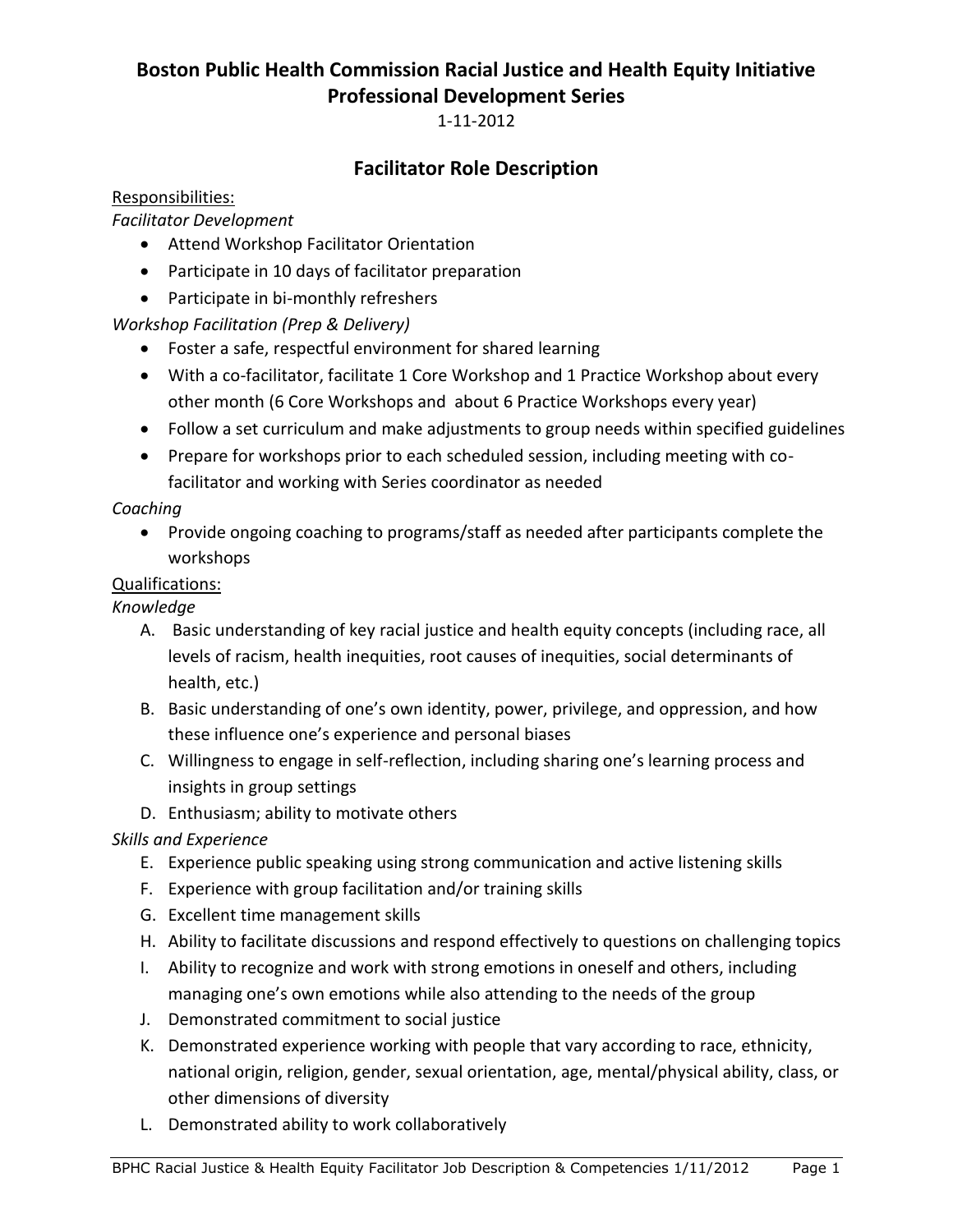# **Facilitator Competencies**

#### **I. CONTENT KNOWLEDGE**

- 1. Communicates one's understanding of one's own identity, power, privilege and oppression, and how these influence one's past and current experiences, biases and choices about when and how one takes action to advance racial justice.
- 2. Identifies the strengths, resistance and resources within and among racial/ethnic groups and their varying experiences with oppression.
- 3. Clearly explains key racial justice and health equity concepts (e.g. race, 4 levels of racism, health inequities, root causes of inequities, social determinants of health, oppression, privilege, implicit bias, racial justice and BPHC Health Inequities Framework) and the relationships among them.
- 4. Effectively illustrates key concepts with personal stories, stock stories, and examples of interventions from racial justice and public health work.
- 5. Explains connections of key concepts to socioeconomic demographics and history of Boston neighborhoods.
- 6. Demonstrates the relationship between key concepts and the practices, policies and procedures of the Boston Public Health Commission, its Bureaus, Departments, Divisions, and Offices.
- 7. Clearly explains and interprets data and relevance to understanding health inequities.

### **II. WORKSHOP DELIVERY**

### *Methodology*

- 1. Engages in self-reflection and incorporates co-facilitator and participant feedback to develop and refine individual teaching styles while following curriculum guidelines.
- 2. Engages workshop participants in sharing responsibility for cultivating and maintaining group safety.
- 3. Actively models and upholds the use of equitable language (e.g. uses agreed upon language; avoids acronyms and jargon; defines new, vague or technical terms; reframes participants' use of terms such as "minority") to support participants in upholding values of the RJHE Initiative.
- 4. Guides discussions and provides participants with clear instructions for individual, small group and large group activities, using a variety of facilitation techniques (e.g. form-void, open-narrow-close, reframing, clarifying instructions) in order to meet participant needs along the Learning Pathway.
- 5. Identifies and effectively manages strategic moments to ensure the equitable use of power and to support participant learning.
- 6. Proactively responds to participants' needs before, during and after workshop delivery, including addressing those who are struggling to uphold established "Values in Action" in order to maintain group safety.
- 7. Celebrates participant learning and success throughout the workshop.

### *Teamwork*

8. Shares responsibility for the successful delivery of the workshop (e.g. pre-workshop preparation; supporting co-facilitators with learning edges and strategic moments; ensuring the equitable use of power throughout planning, delivery and debriefing; assisting team